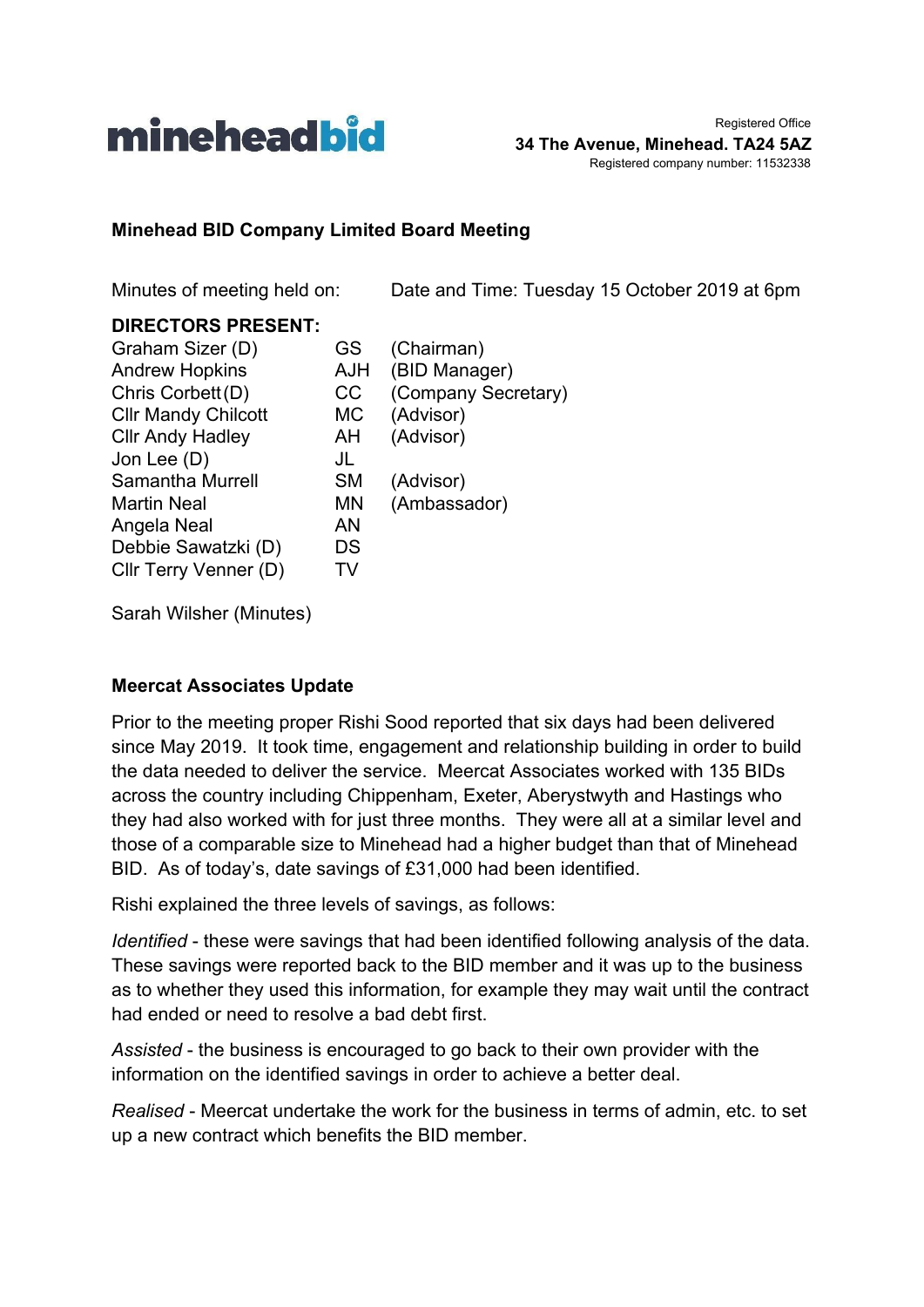During the process BID is publicised as being the enabler behind the scheme.

Rishi advised that Meercat would be returning in early November and again in the New Year and asked if the Ambassadors and Directors could let these dates be known to BID members.

GS advised that he had met recently with accommodation providers. One was outside the BID area who had re-joined as a voluntary member for the second year. He asked Rishi whether voluntary members could also benefit from the Meercat service. Rishi explained that the service could be rolled out to voluntary members, as per the original brief.

## **AGENDA ITEMS**

#### **1. Apologies**

| Ryan Boulton (D)  | <b>RB</b> |              |
|-------------------|-----------|--------------|
| Jackie Jago       | JJ        | (Ambassador) |
| Jacqui Sherwood   | JS        | (Ambassador) |
| Naomi Waters      | <b>NW</b> | (Ambassador) |
| Jim Whittaker (D) | JW        |              |

## **2. Anything to declare?**

Nothing was declared.

## **3. Matters arising from previous meeting held on 17 September 2019**

Chasing Jo O'Hara about Queen Ann's statue in Wellington Square continued to be a work in progress for AJH.

Noted that planning permission had been granted for Lifestyle Warehouse to be converted to a cinema, and that Queens Hall was under offer, but that the prospective purchaser was not known.

AJH advised that he had spoken to Bryan Howe at Minehead Town Council and Xmas trees were being purchased. AJH would be meeting Bryan in the new year to discuss commissioning proposals for a light scheme for the whole town in Christmas 2020. TV added that four Xmas trees were going to be chosen next week.

## **4. Adoption of minutes of the previous meeting**

The minutes of 17 September 2019 were agreed as an accurate record of the meeting.

## **5. Ambassador and Director Feedback**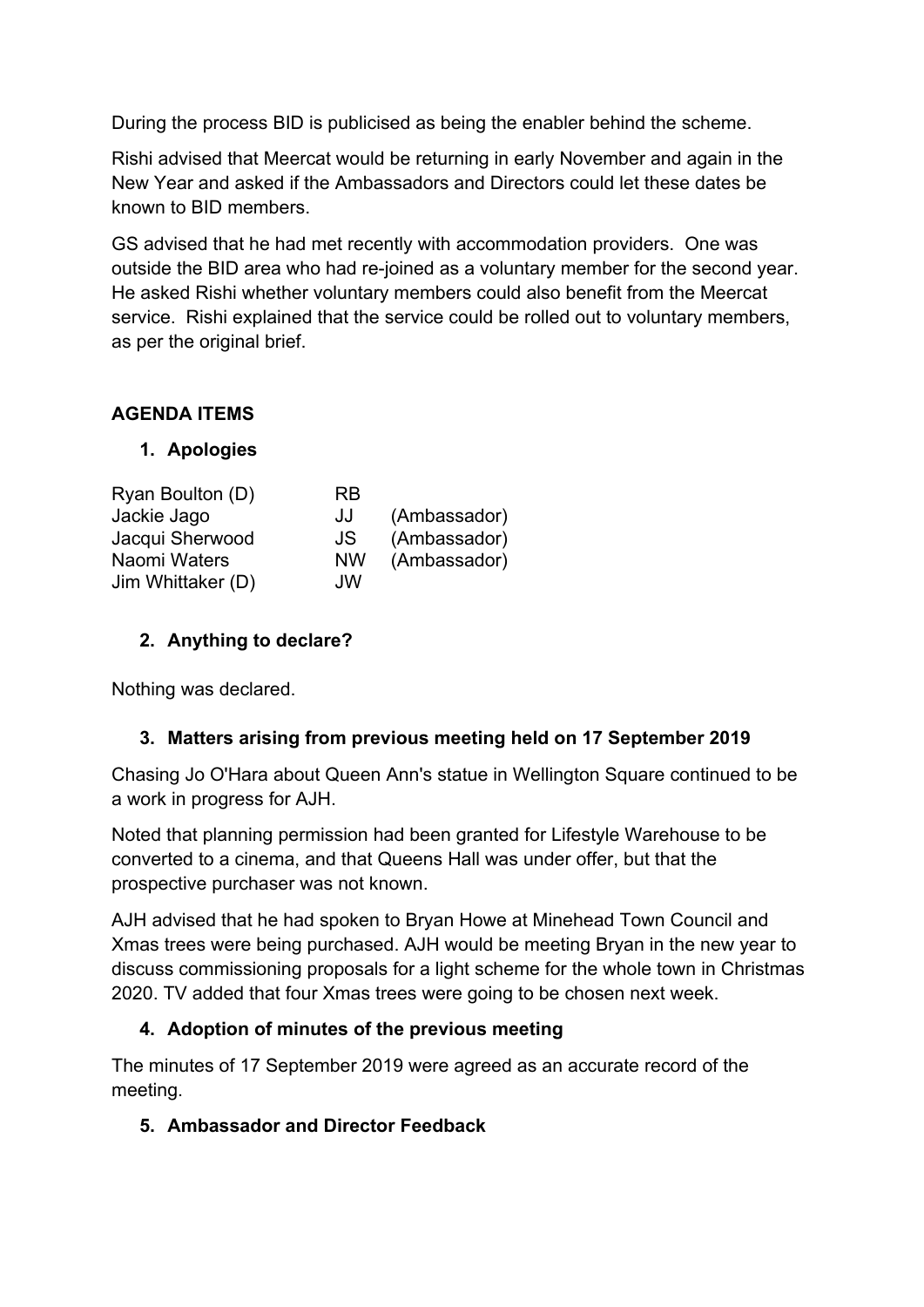Following the AGM on 24 September, eight Ambassadors had been appointed to increase the interaction between BID and the members, be the 'eyes' and 'ears' on the ground and distribute newsletters, etc. GS explained that both Ambassadors and Advisors could attend Board meetings but were unable to vote, and Ambassadors could have a ten-minute slot on the agenda at the beginning of the meetings.

Ambassador or Liaison, MN, reported that he had spoken to all the traders within his part of the lower Avenue, except the tattooist and Somerset Bridal. The general feeling was that the BID was not supporting them. Events were not taking place at the bottom end of the town, for instance, the road closure for the Eat Festival on 12 October initially was to continue down to the Beach Hotel, but on the day it hadn't, leaving traders feeling disconnected and bereft of customers. Even the branded outlets had suffered. Saltrock's takings had been down and although Animal had organised a flash sale this had not achieved the expected takings. In September a vintage vehicle was to have been parked on Blueberry's forecourt during the Forties Weekend but this had not happened.

The meeting discussed the road closure for the Eat Festival. This had been authorised by West Somerset Council under the Town Police Clauses Act in March and had been carried forward during the Council's transformation to SWT. This had run from Friday Street to The Esplanade. However, amendments had been made to keep The Parade open following the concern of taxis and buses, and on the day the road closure had ended higher up The Avenue at Tregonwell Road due to sighted traffic issues.

Both AJH and GS apologised for the lower Avenue not being given as much attention as the higher up part of The Avenue and The Parade. It was a work in progress and they were keen to work with the businesses in this area to achieve better outcomes. To this end MN was urged to come back to the BID with suggestions and proposals for future events, etc that BID members in this area wished to see.

It was noted that Holloway Street, Summerland Road and Friday Street also needed to feel more included in BID activities.

# **6. Minutes of AGM held on 24 September 2019**

GS stated that he wished to put the draft minutes on the website and send out with the newsletter. This was AGREED.

# **7. Confirmation of new Director appointment**

GS proposed and DS seconded that Alison Prior of Wombledon be confirmed as a Director. The proposal was AGREED.

## **8. Events Update**

## **VE Day**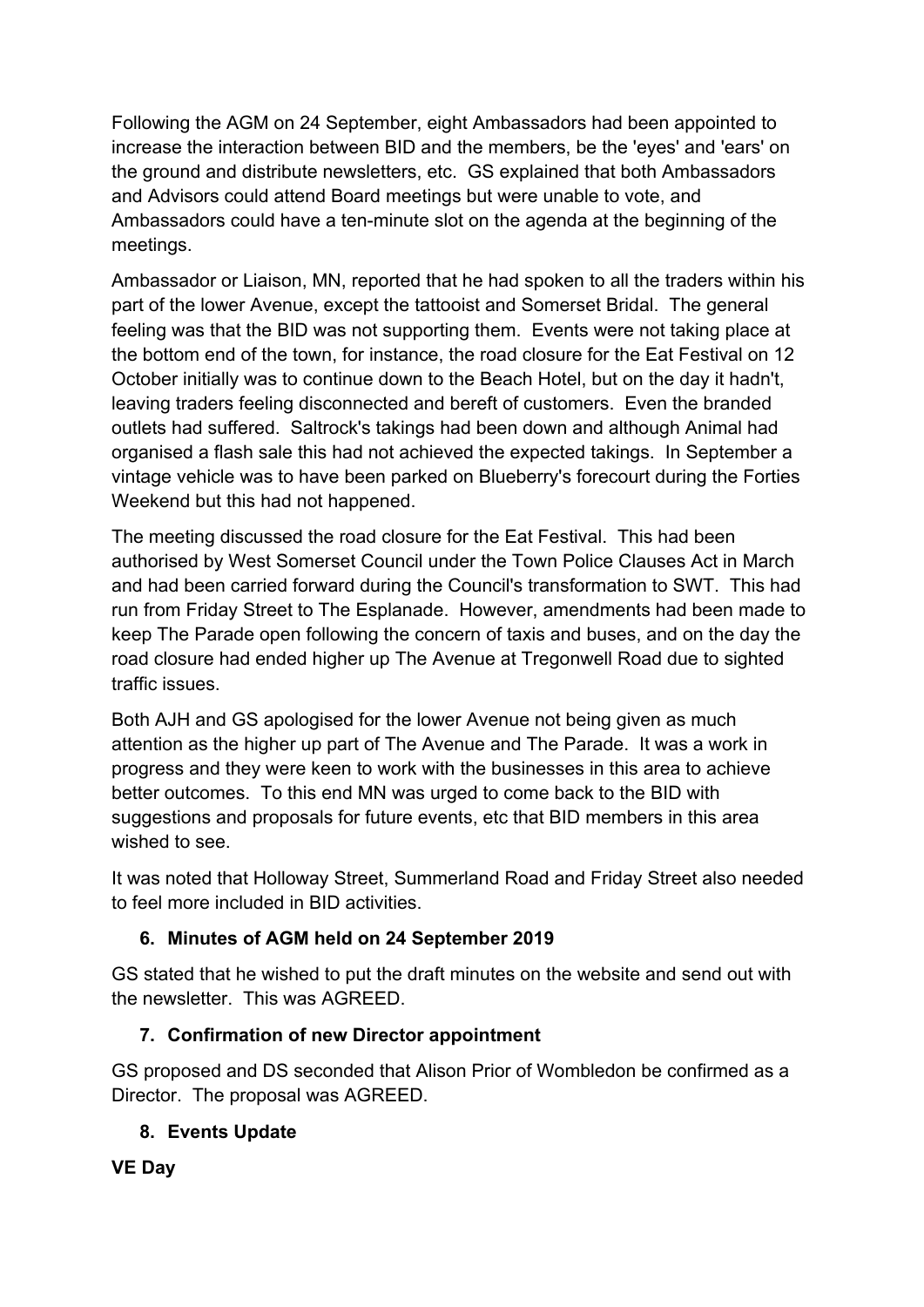TV reported that Minehead Town Council (MTC) were looking to hold a four-day VE event from the Friday to the Monday over the May Day Bank Holiday weekend in 2020. A budget had been set for this. MTC wished for BID's agreement for bunting to be hung in April, and there would be red, white and blue flower displays. They wanted it to be a community event and were looking at a road closure to enable a community picnic to be held in The Avenue. AJH advised that BID would be keen to play an active role in the event and TV would ensure that he was invited to the next meeting.

## **Magical Fairy-Tale Christmas Festival 29 and 30 November and 1 December 2019**

Two Gateway Event meetings had been cancelled and, if the third scheduled Gateway meeting did not go ahead, Jill Homewood would work directly with BID. It was noted that 12 Days of Christmas leaflets were being circulated to businesses.

AJH reported that a full event road closure order application had been submitted to Somerset County Council. A fairground was planned. It was noted that the taxi drivers would need access. MC advised that the County Council road closure process included more consultation than the road closure process followed by the District Council as they were subject to different legislation.

Graham reminded the Board of Gateway Events' funding request for £2,000 which the Board had refused at the last meeting as Gateway had not included their own income in the funding equation. Gateway were now factoring in their own funds.

# **Women 4 Women - 7 and 12 November 2019, 5 to 8pm**

DS reported that the tickets were being sold and the posters would be going up. This was only for female run businesses where the woman paid the business rates and BID levy. It would be held at the top (Friday/Park Street) end of town as participants felt safer covering a small area. Unfortunately, this was leading to businesses elsewhere in the town feeling excluded, but these traders could share the floor space of participating businesses.

AN said that she was feeling excluded. She wanted to be involved, particularly as Hope for Tomorrow was a charity that was close to her heart, but Blueberry was in the wrong location being in the lower part of The Avenue.

It was widely recognised that there was a divide between businesses at the top and bottom ends of town due to the length of The Parade/The Avenue, but MN and AN felt that BID's activities were leading to a deepening of the rift.

MC stated that in the past events had been mainly seafront-based. AJH advised that he would be looking into getting a Street Trading Permit and Premises Licence for the whole of the BID area which would hopefully increase activities taking place.

## **(a) Eat Festival**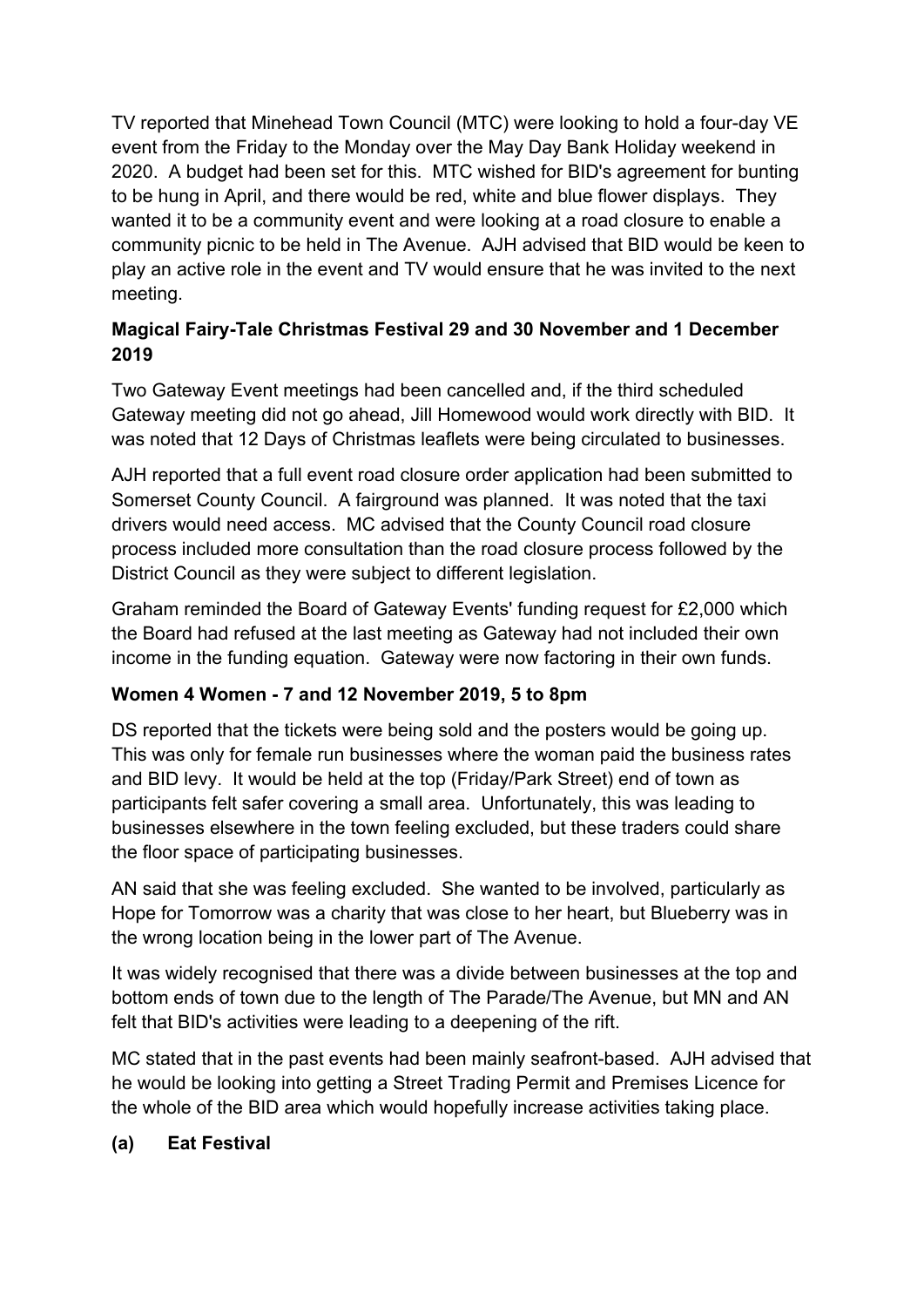AJH had received feedback from organisers, Beverley and Sarah, on the Eat Festival held on 12 October, as follows:

*'Quick overview* - including significant occurrences and Local Authority engagement:

- Event held in town centre with one very long road closure
- Bus route maintained through top of town and taxi rank
- Road closure was pulled up from The Beach Hotel to Tregonwell Road mid-morning at the request of a SWT Councillor
- Six Thatcher's bursary winners at the Festival

14,000 people attended. There were 90 pitches, six no-shows/last minute cancellations and 74 traders on the day including 23% hot food and 14% alcohol.

From trader feedback - 35 traders had completed the feedback survey and of these 94% were satisfied or very satisfied.

From public feedback - there were 183 public responses. Of these 98% were satisfied or very satisfied and 2% of people were dissatisfied. The two people who were dissatisfied requested that the event be held somewhere else. 86.89% thought it should be held again. 11.48% thought it should be held again and twice a year this was considered to be surprisingly low given the high number of requests for this expressed within comments on social media. 89% thought the event was friendly, 71% high quality, 82% welcoming.

62% of people walked to the event.

8.2% went into a Minehead business or cafe for the first time. 41.53% went into a Minehead business or cafe that they were already familiar with. 60% met up with friends or family. 81% net promoter score.

*Social media engagement:*

Facebook Page

17-14 October

30997 post reach

8462 post engagement

4936 video views

Average reach for a photo post was 569, and 203 for a link.

Event

27500 reach

1200 responses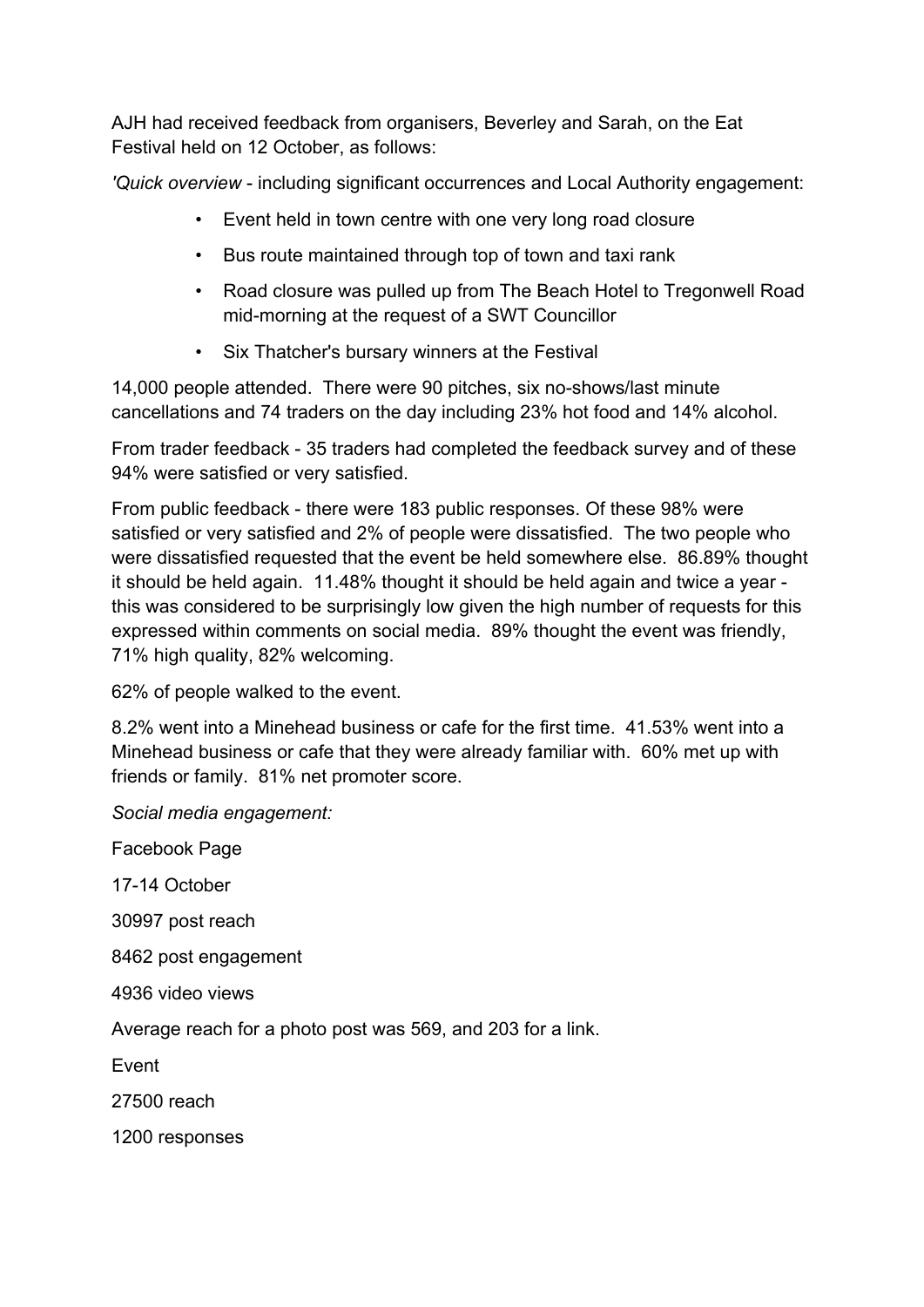#### 203 clicks to website

#### *Review*

We were commissioned to:

eat: Festivals agree to deliver one-day food and drink festival per year, including, but not limited to:

- Stakeholder management, including relationships with Minehead BID members, surrounding businesses and West Somerset Council.
- Regulated entertainment and amusements during the event.
- Inclusive and diverse community engagement.
- Volunteer participation.
- Traffic management in accordance with current regulations.
- Stall holder administration and management.
- Website hosting and maintenance.
- promotion, marketing, administration for the event.

We believe that we achieved your goals and we know that engagement with local businesses and groups will be easier for future events.

Opportunity for increasing the number of pitches

We would keep a similar layout with no business having their shop windows obstructed or obscured.

#### *Adding an extra date:*

- In our agreement there is a clause (13) re increasing the frequency of the events. We understand that this is your strong desire.
- 'There is an option that, by mutual agreement, the festival increases in frequency to twice a year from Year 2. In this scenario Minehead BID would pay £1,000 per festival in year 3 onwards'.

We have surveyed our producers and the strong preference is for 11 April 2020.

As we are still in Year 1 and we know that we would need to continue to invest heavily in marketing our proposal there would be a fee in the region of £4250 for a second event in April 2020.'

The meeting discussed whether to hold one or two Eat Festivals in 2020. AJH advised that the organisers had suggested a date in April for the extra event. DS preferred for it not to clash with a Butlins weekend as Butlins visitors increased trade within the town for the businesses. Sadly, the retail businesses had tended to suffer on 12 October as the visitors from Butlins had not generally been spending in the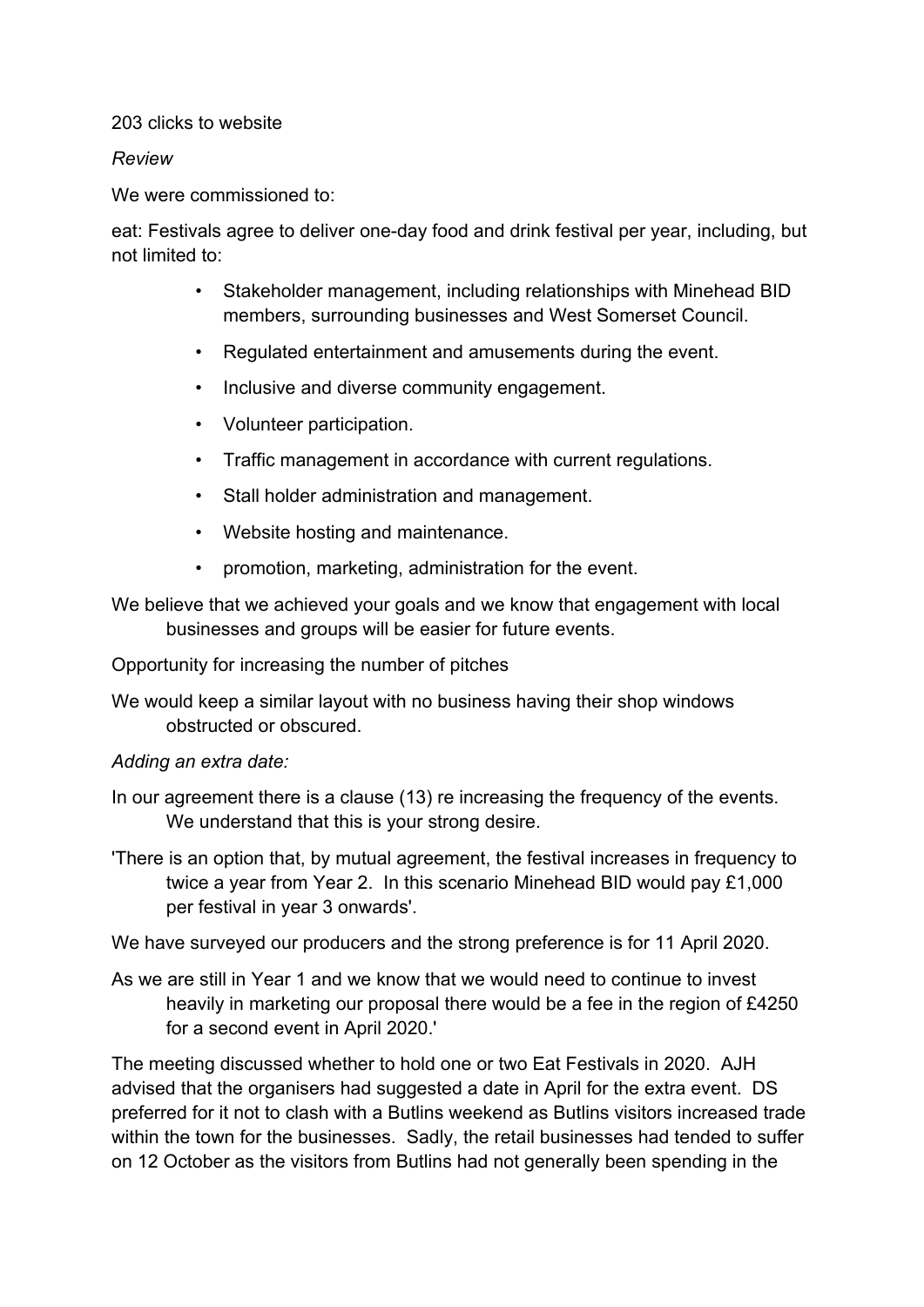shops, probably due to the Eat event. AJH advised that he had talked to Julian Highfield about putting music on in the town that was the same genre/era as music being played at a Butlins weekend, and Julian had no concerns with an Eat festival taking place. Also, the Police were happy as it was quiet on 12 October.

TV said that First Bus were not happy with the road closure and he would thus prefer one Eat Festival. After further discussion TV proposed and CC seconded that subject to contract negotiations one Eat Festival be held at the bottom end of The Avenue and a second Eat Festival be held at the top of The Parade. The proposal was AGREED.

Subsequent to the meeting in email conversation between the organisers, directors, ambassadors, Butlins and key contacts it has been agreed to go for Saturday 4<sup>th</sup> April and Saturday 3<sup>rd</sup> October 2020

## **(b) Minehead Cycle Grand Prix 2020**

AJH reported that the deadline had been missed for the 2020 event. He and Jacqui Sherwood were therefore liaising with Minehead Cycling Club, British Cycling and other bodies on a revived event in 2021.

AH stated that one event on the Sunday was seen as best for traders.

#### **9. Public Realm Update**

GS reported that the bunting and baskets had been taken down and thanked Simon and Jon for their assistance with this. The baskets would be collected and go to Bristol on 16 October and Winter bedding plants would be coming down from Bristol.

CC advised that he didn't take down the hanging baskets at his businesses until the end of October, as they were still going strong at this time. GS explained that the BID baskets had to come down early in order to coincide with the Winter bedding plants delivery.

Half a dozen multi-purpose brackets had been purchased for the end of The Avenue from Saltrock to Animal and would be arriving in about three weeks' time. Illuminated Christmas trees would be picked up by AJH from the supplier in Wellington. Blacksmith, Brian Hobbs, had advised that the flagpole at the Beach Hotel would be able to take an extra collar for a Christmas tree.

GS spoke to the proposal put forward for Friday Street Winter flowers from November 2019 to April 2020. TV proposed and JL seconded that the requested sum of £650 for baskets, bulbs and Winter bedding plants be granted. This proposal was AGREED.

TV reported that Minehead Town Councillors were happy for BID to undertake a trial of hanging globes in trees in Wellington Square and by the Jubilee Cafe for Christmas 2019.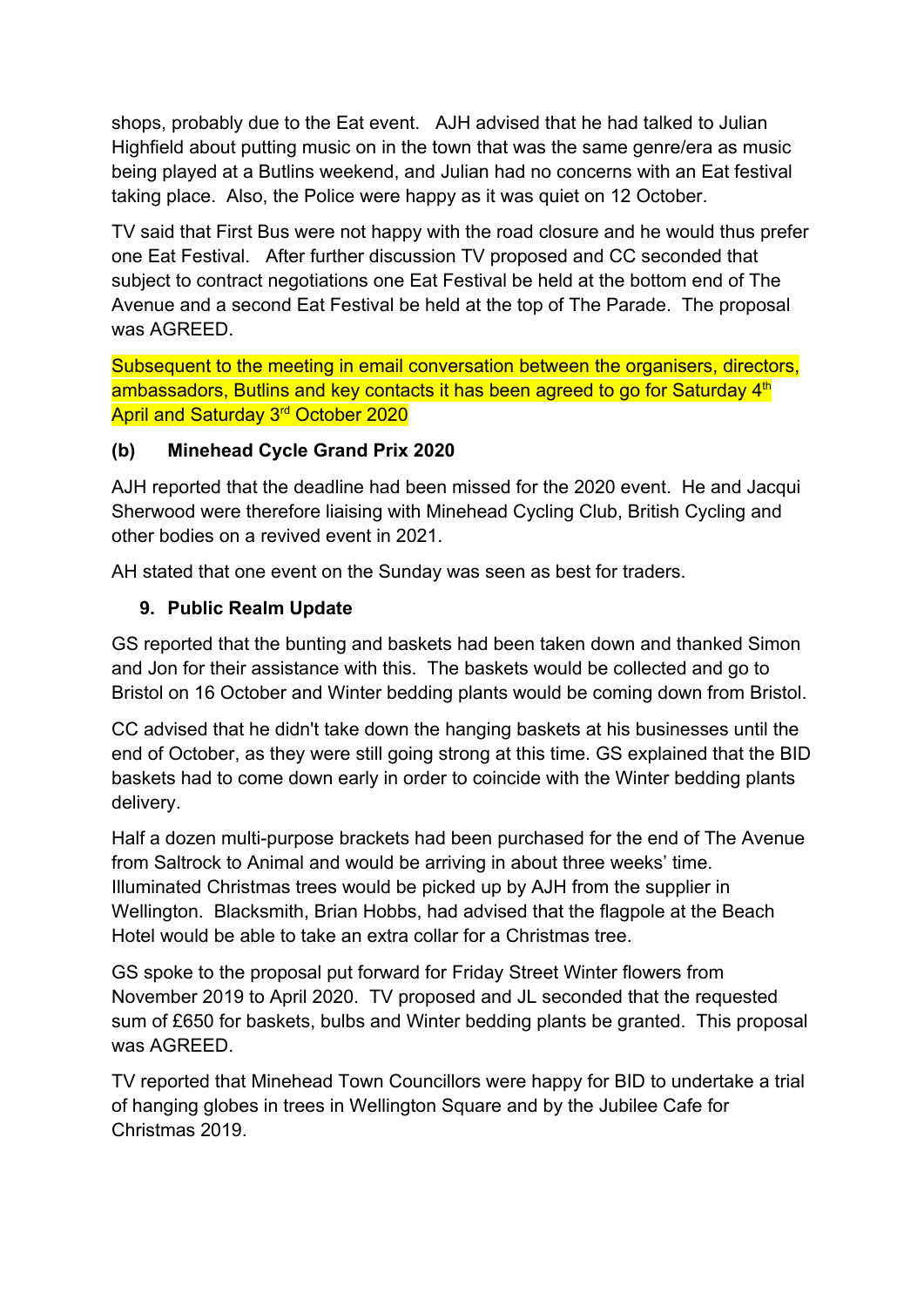It was hoped to be able to add brackets to the light columns in The Avenue and lower Avenue for flowering baskets. MC had asked Somerset County Council in this regard.

GS stated that he had been approached by a lady at the Eat Festival regarding going plastic free.

# **10.Marketing Update**

# **(a) Coach Friendly Status**

AJH spoke to the proposal for Les Barber, who achieved coach friendly status for Burnham on Sea, to work with the BID and the three local authorities to achieve coach friendly status for Minehead, which would raise the profile of the resort to coach operators throughout the UK and ultimately lead to an increase in coach visitor numbers.

CC proposed and DS seconded that the proposed funding of £4,000 (£1,500 initial payment followed by a final payment upon completion and the status being awarded) to cover advice costs, meetings, social media coverage up to status being awarded, social media to coach drivers, operators, discussions with parties on leaflet promotion (not printing). The proposal was AGREED.

# **11.BID Manager's Monthly Report**

AJH spoke to the report. 92% of the BID levy for year 2 had already been paid. All those businesses who paid a levy of over £1,500 had paid. 50 businesses still had to pay. Non-payers would be chased in November. Summons would be issued in the New Year for any businesses who had not paid by this time.

## **12.Financial Update**

CC reported that the registered office address had been changed from Maitland Walker to 34 The Avenue and a Post Office box would be set up so post would go directly to Ian Melhuish, the BID bookkeeper.

There was £104,500 in the bank. Administrative costs were at a low level. CC would be talking to Lentells on 16 October regarding the preparation of the accounts.

## **13.AOB**

The Events sub-group would be discussing bringing the ice rink back to Minehead, possibly in the Summer months when more was needed within the town.

MN asked whether dates of Butlins weekends/events could be circulated. AJH agreed that these could be incorporated into a calendar of events.

MC asked for myth busters to be included in the newsletters, etc.

It was agreed that the BID Facebook page was a useful source of two-way communication between the BID Manager and BID members.